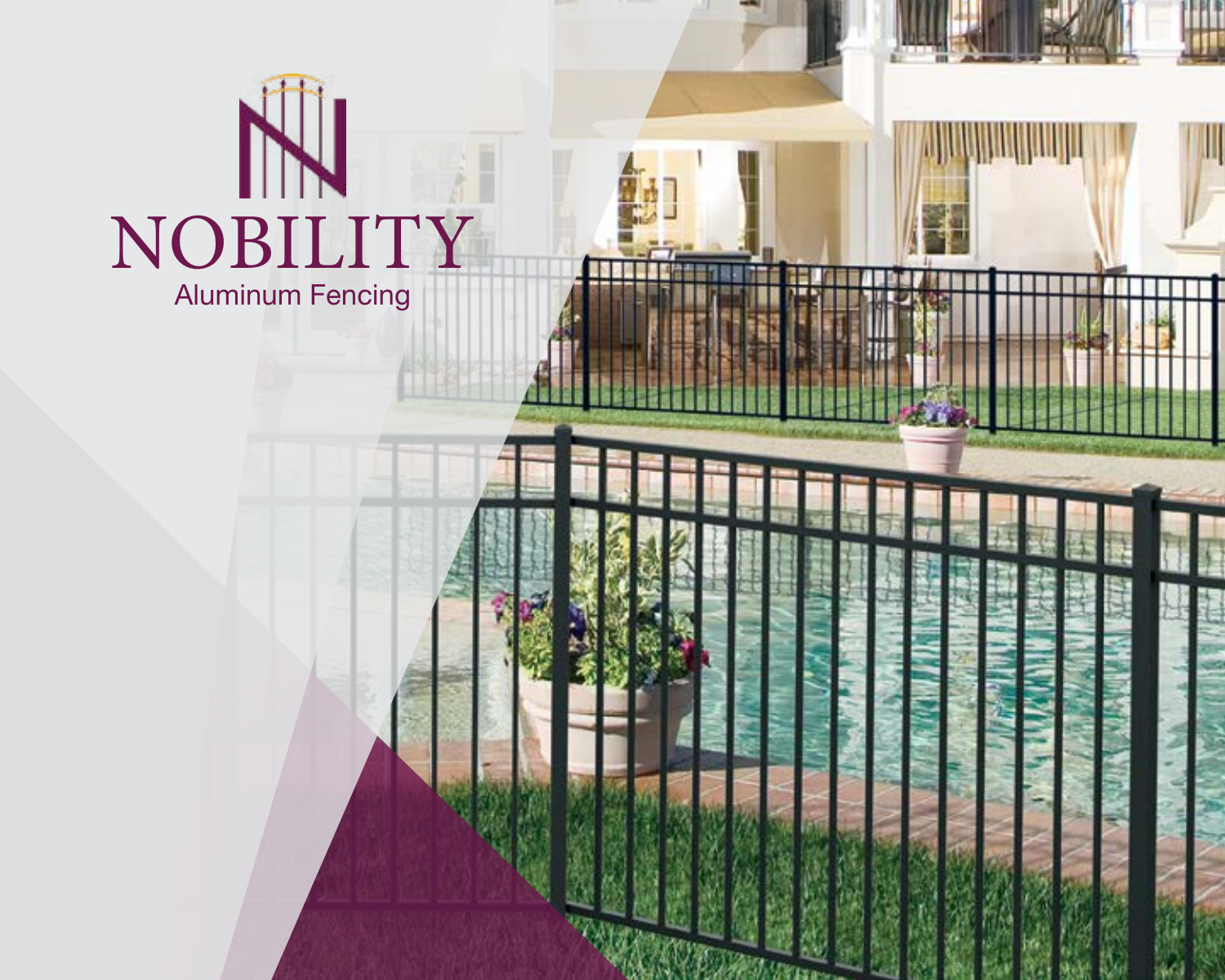

# **NOBILITY**



Nobility aluminum fencing offers the beauty of traditional wrought iron without the maintenance An excellent choice for security and protection, Nobility is the perfect neighborfriendly fence.

With Nobility, you can create an elegant space for entertaining and relaxing, while adding curb appeal and charm to your home. Gain peace-of-mind by keeping children and pets safe with many pool code approved options.

Our 100% durable, powder-coated aluminum combines the most stringent quality standards with the most innovative compounds to produce a product that won't peel, flake, corrode, rot or rust, keeping maintenance to a minimum.

# FEATURES & BENEFITS

- Pool styles meet ICC Code
- Clean, smooth rail appearance
- Architectural grade coating
- Panels rack to follow the varied terrain of a landscape
- Fully welded gates for maximum stability
- Made in the USA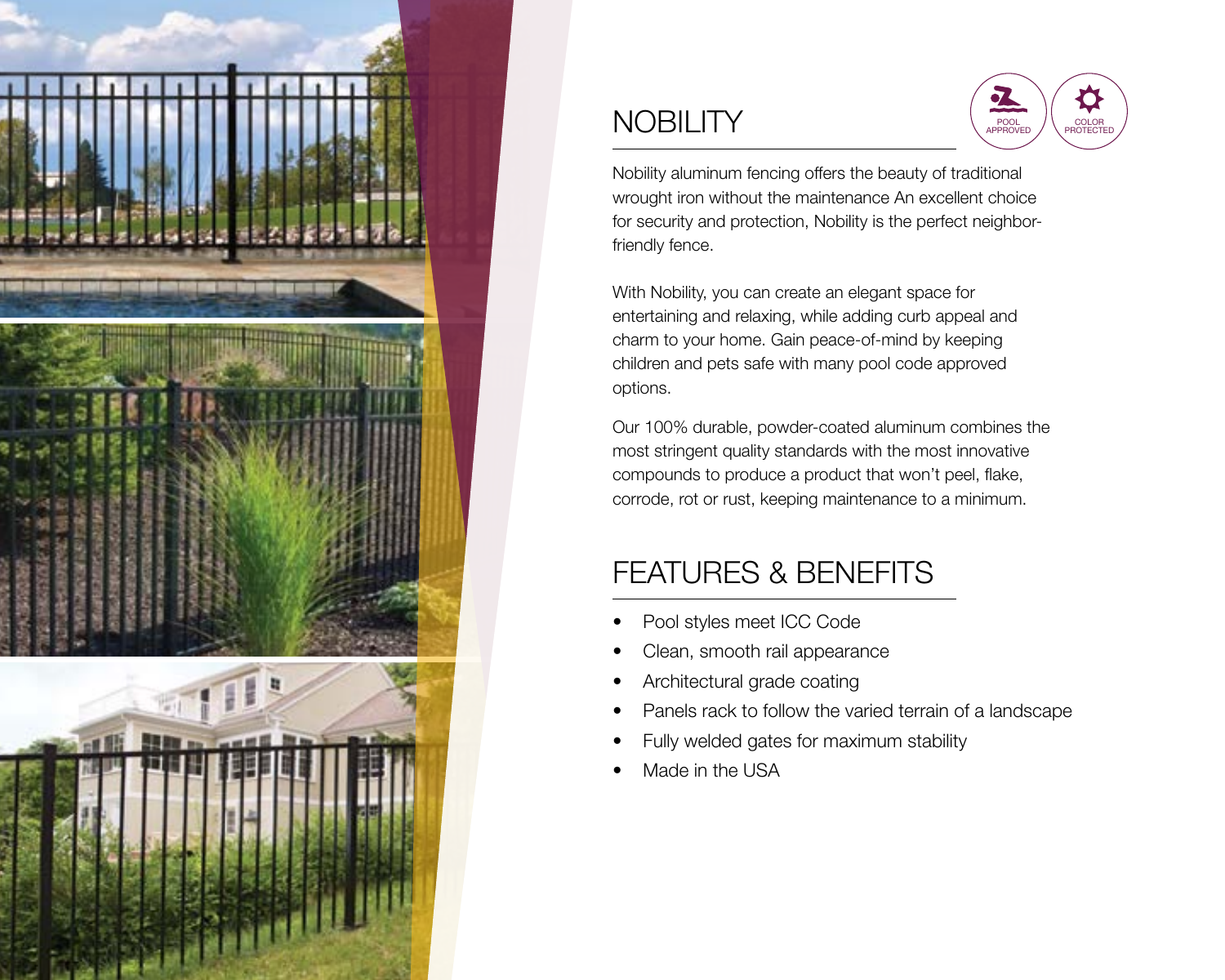## NOBILITY & NOBILITY PREMIUM

Nobility Aluminum Series Fencing is available in 2 iconic grades.

For the ideal blend of economy and elegance, choose the 5/8" Picket Nobility.



For a bolder, more stately look, choose the 3/4" Picket Nobility Premium.



#### **WARRANTY**

You're not just purchasing a fence, you're investing in your home. That's why we use the best materials and why we back all our products with a transferable Limited Lifetime Warranty. Please visit www.NobilityFence.com for full warranty details.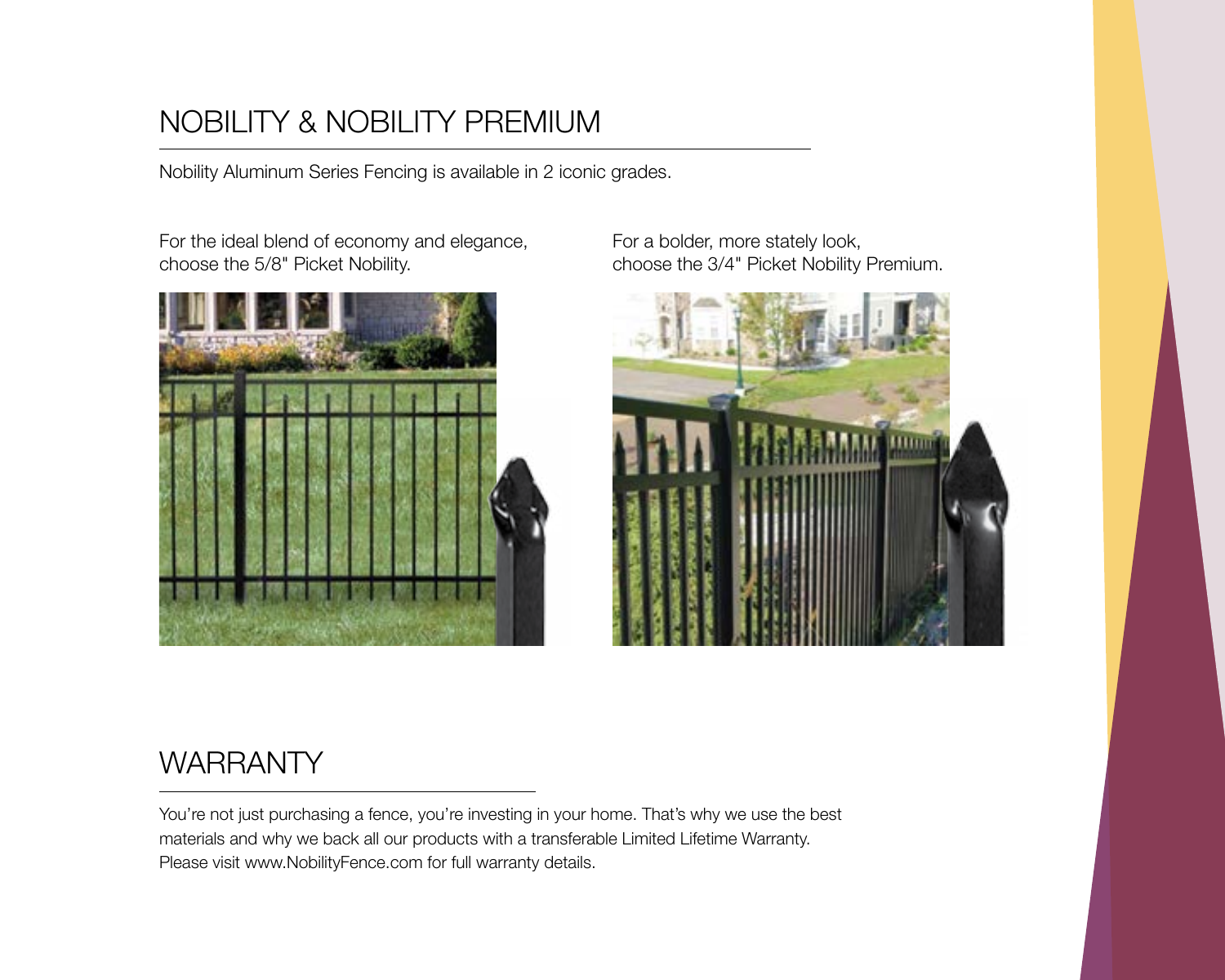#### MILLER

Closed Top, or flat top panels, are available in 2 grades of Nobility aluminum fencing. Panels are available in 4' and 54" heights, 6' wide and feature 2 or 3 rail styles. The contemporary look and feel of a closed top panel will enhance any home or business. The contract of the matter of the Miller Pool of the Miller Pool



Size: 4'x6'



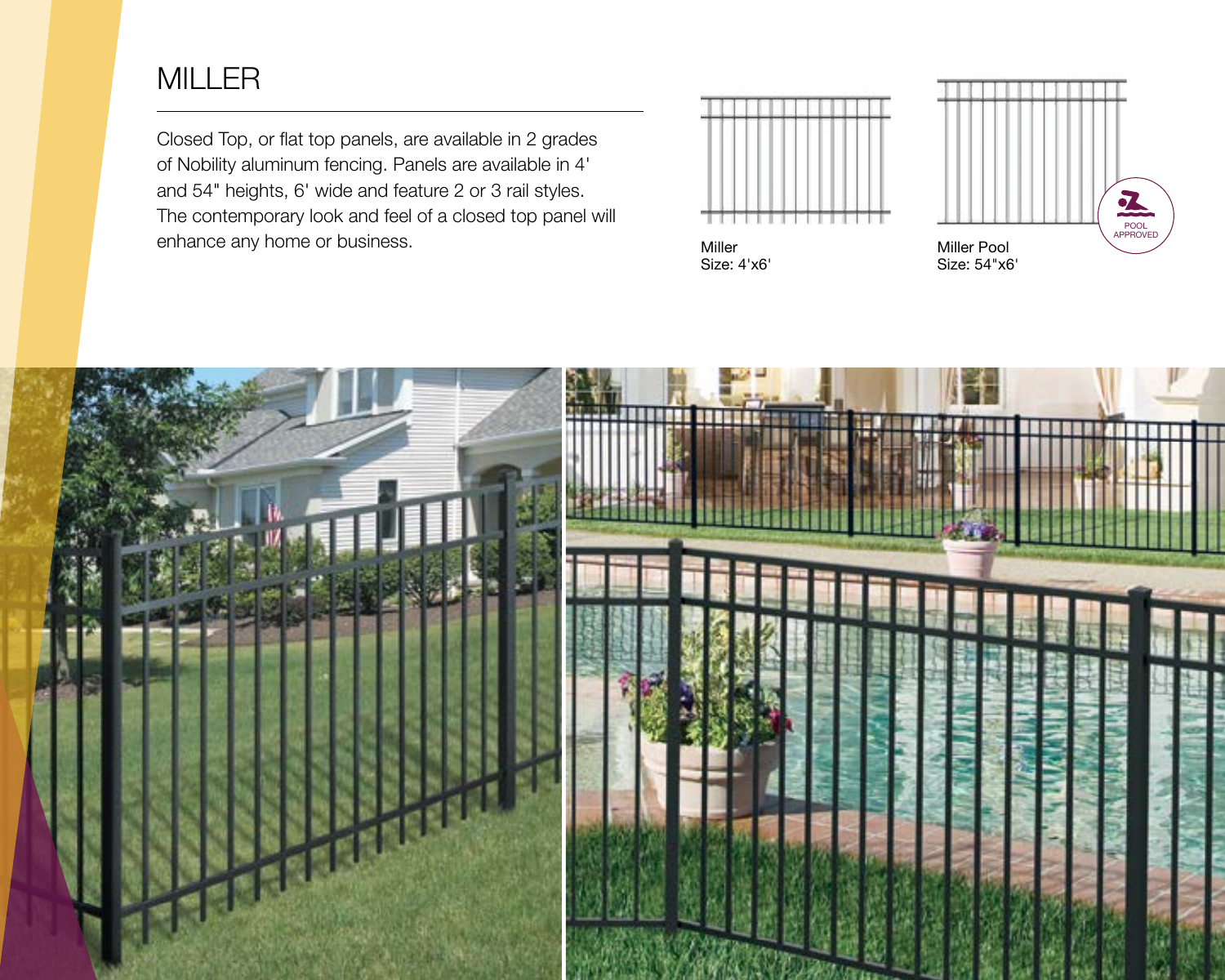#### **SAWYER**

This sleek and modern 2 rail panel is available in Nobility Premium aluminum fencing only. In addition, this closed top panel offers peace-of-mind security meeting pool code regulations for water areas.



#### **HARDWARE**



Additional post top and hardware options, as well as mount and bracket options are available to customize the look, accessibility or installation of your Nobility aluminum fence.

All posts come standard with pyramid post tops and all gates include self-closing hinges. We recommend adding a latch or drop rod, gate handle and gate stop to complete each gate project.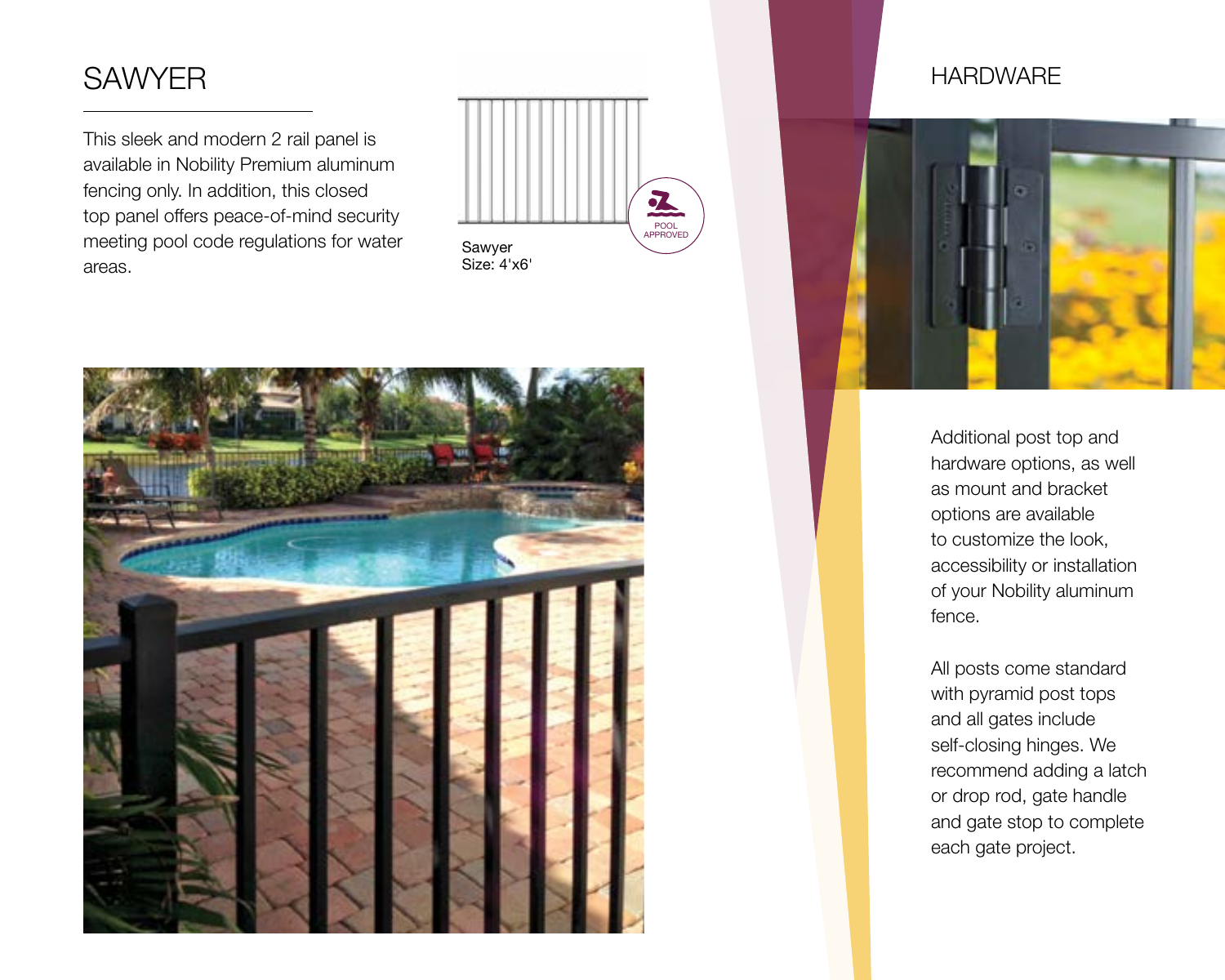#### NELSON

The Closed Spear Top is an updated version of the classic spear style. Panels are available in 4' and 54" heights, 6' wide and feature 3 rails. Clean, sleek lines surround the traditional spear picket for a look that is stately yet sophisticated.







Size: 54"x6'

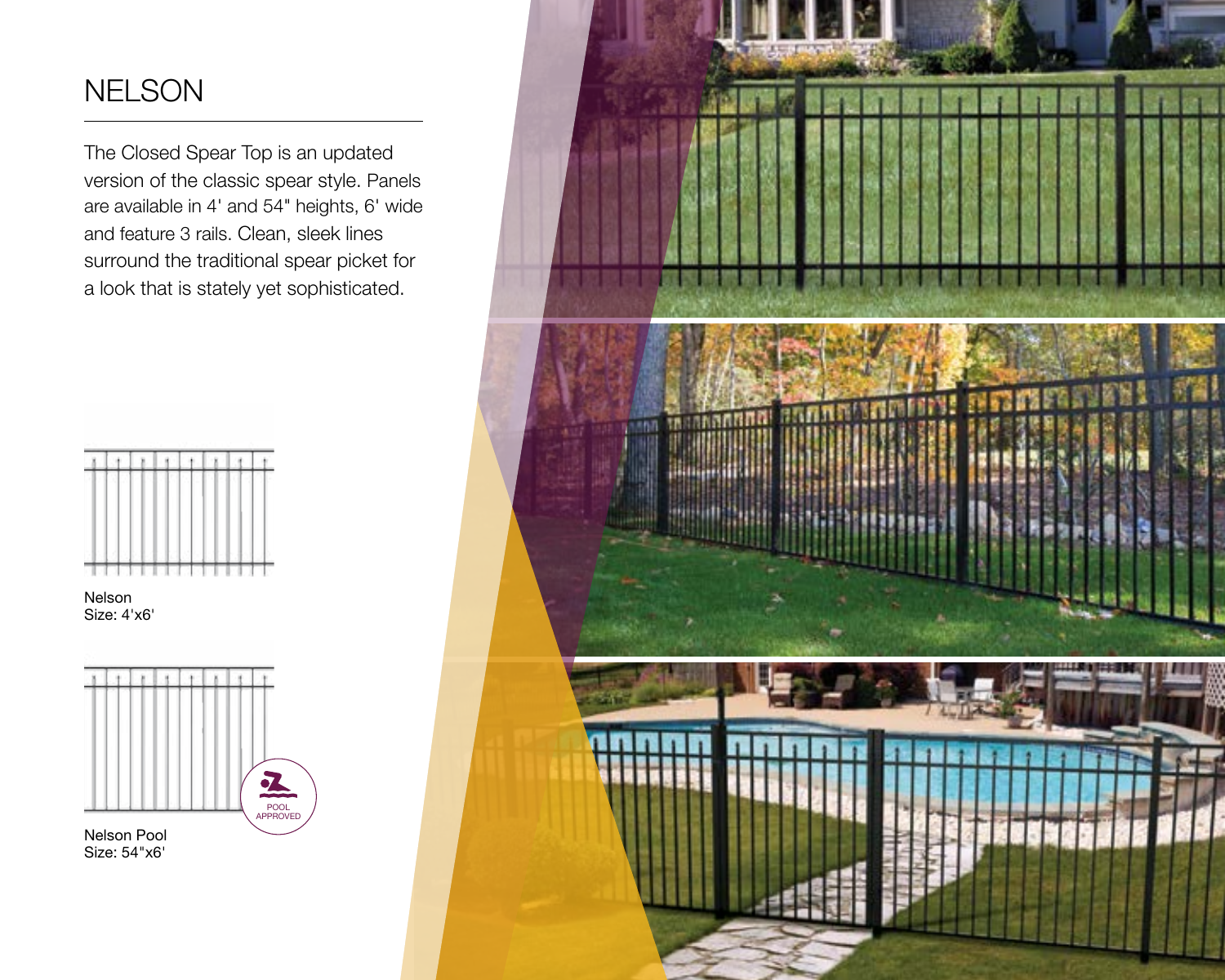### NOBILITY GATES

Top quality gate products that are strong, secure, and performance tested for long-term use.

#### Features:

- Available in walk and drive gates
- Matching panel and gate styles, colors & grades
- Straight, Arched or Estate (double drive only) styles available
- Self-closing, color-matched hinges
- Made of high quality aluminum with no visible fasteners
- Transferable Limited Lifetime Warranty





Straight Walk Gate

Arched Walk Gate



Straight Double Drive Gate Arched Double Drive Gate





Estate Double Drive Gate

#### POOL CODE



POOL APPROVED

#### PANEL SPECIFICATIONS

- Fence panel must be at least 48" tall
- Distance from the top of the bottom rail to the top of the next highest rail must be at least 45"
- Spacing between pickets must be less than 4"
- Space from the bottom of the bottom rail to the ground must be less than 4"

#### GATE SPECIFICATIONS

- Must have self-closing hinges and self-closing latches
- Need to open out (away from pool area)
- Opening mechanism of the latch must be at least 54" above the ground
- Must not use a cross brace on gates